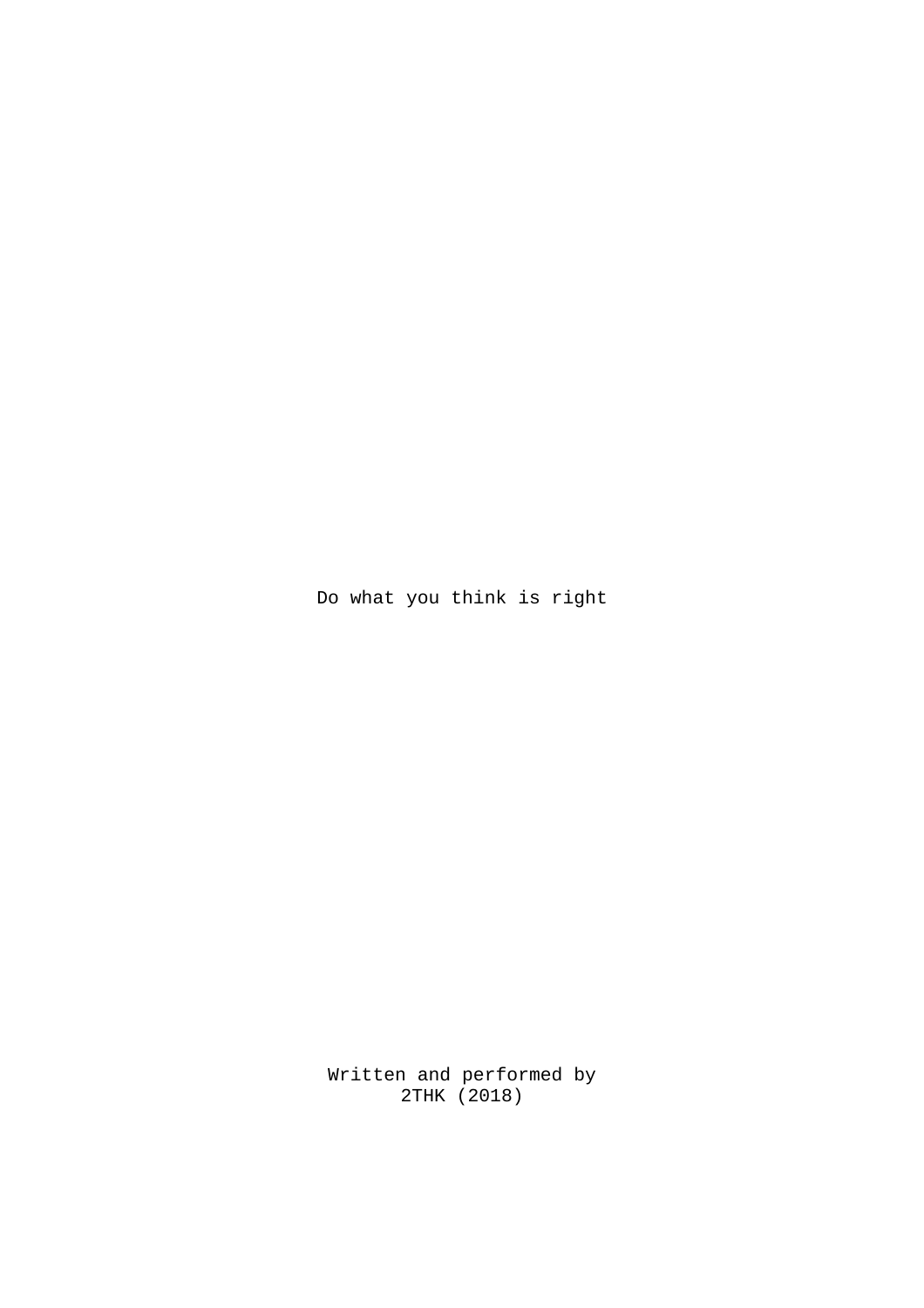Int. Living Room - Day [Scene 1]

Lights on to reveal a living room that is quite bare. Cardboard boxes are all over the place. MICHELLE and MOM enter through the backstage door, carrying boxes onto the stage. MICHELLE remains on stage and takes a break. MOM goes back out the backstage door, and returns with a pot. She passes the pot to MICHELLE.

#### MOTHER

Here, I've bought you a pot. There are some flower seeds inside. Must take care of them then they will grow.

MICHELLE Omg! I love it! It's so pretty! Thank you mum!

### MOTHER

You're welcome sweetheart. I hope you will get used to this new neighbourhood alright? Treat this flower like your happiness and success.

# MICHELLE Yes Mom!

They continue chatting as the lights go off.

Int. Classroom - Day [Scene 2]

Lights on to reveal a classroom. There are a few students already seated at their seats, chatting away. Michelle comes in with MISS ALIYAH. The class becomes quiet and looks at her. The class, upon seeing MISS ALIYAH, stands up.

> MISS ALIYAH Good Morning Class!

CLASS Good Morning Miss Aliyah!

MISS ALIYAH Okay, please take a seat.

MISS ALIYAH Attention class, before we start our lesson, there is a new girl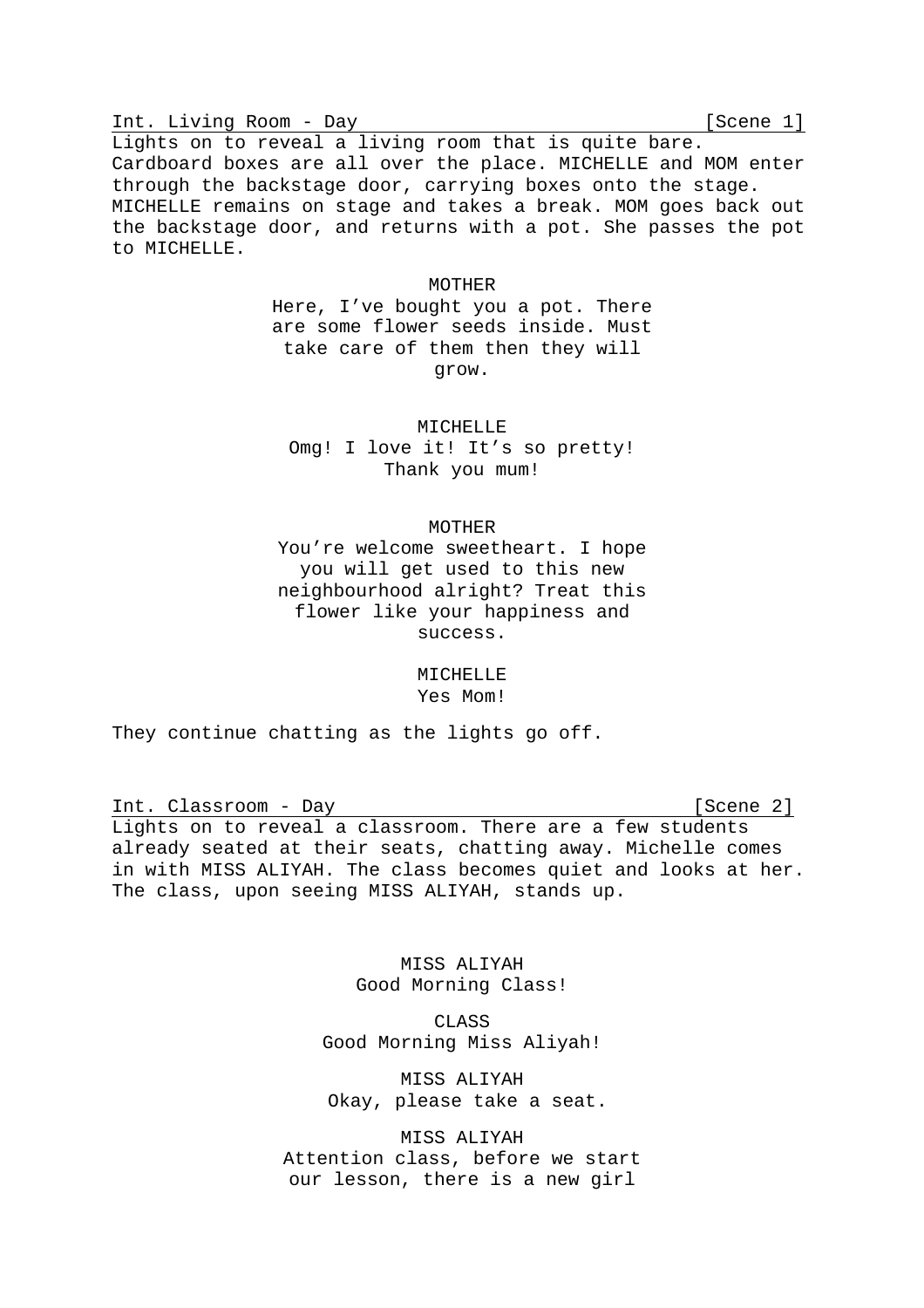that I would like to introduce to you.

(to MICHELLE)

Michelle, would you minding introducing yourself?

# MICHELLE

(stuttering) Um... Hi everyone. My name is Michelle Tan. I.. I.. just moved to Woodlands. I wa...was from Jurong. I'm looking forward to know you all better.

AARON

(harshly) Getting to know us better? You must be joking.

ETHAN

(sarcastically) I wonder why she was transferred to this school

JOSH (sarcastically) Hmm...maybe cos she has no friends?

JAMES

(sarcastically) Don't say bad things le, what if she complain?

MISS ALIYAH Enough! James, Ethan, Josh, Aaron! Was that necessary!? Why are you all so disrespectful towards your own classmates! James, is there anyone seating beside you?

> JAMES What! No no no no ...

MISS ALIYAH Ok Michelle, you go sit beside James. (boys laugh)

MICHELLE walks with her head down, heads to her seat, then smiles shyly at JAMES. JAMES gives a weak smile. Small flower grows a little. Lights off.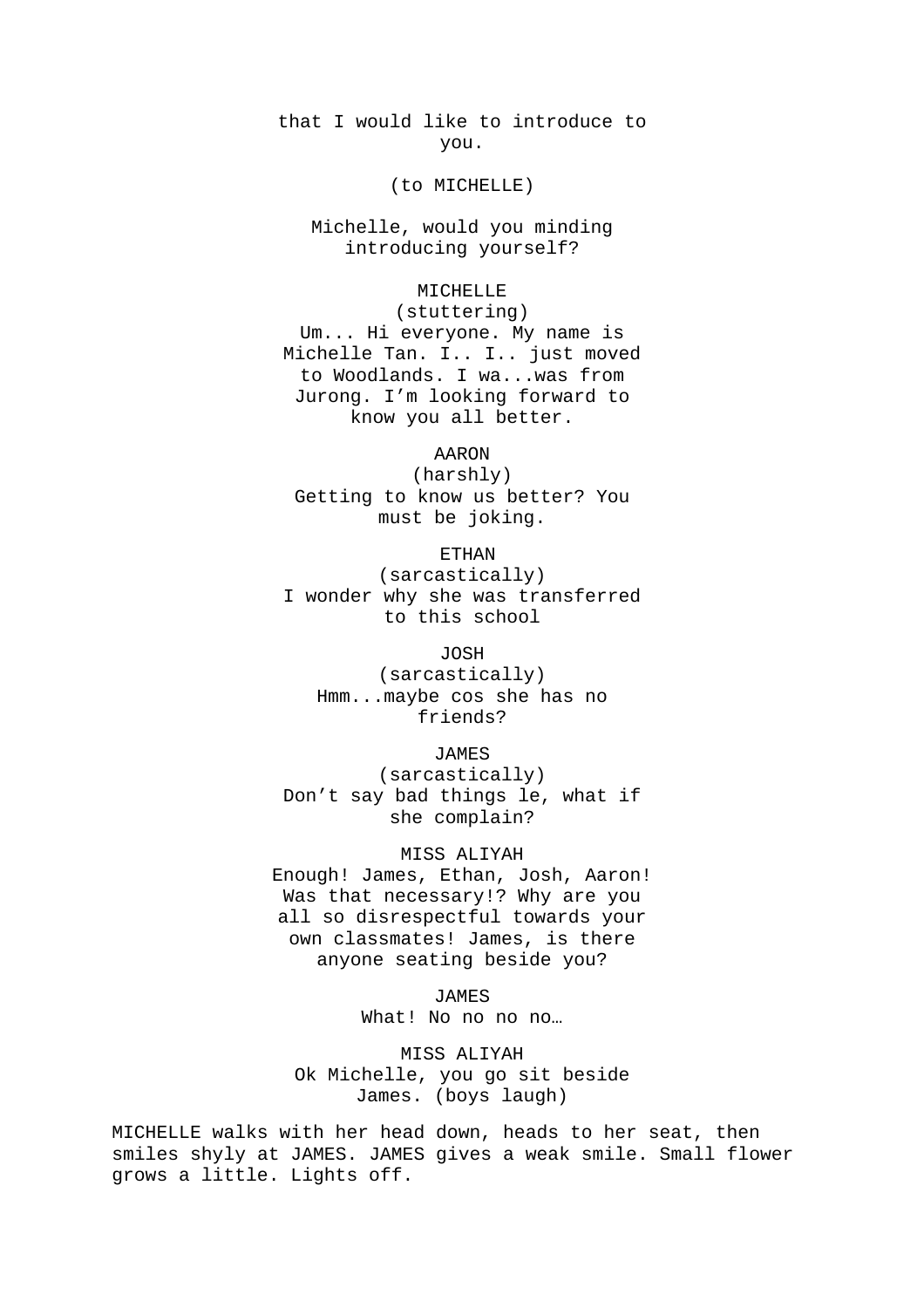Int. Canteen - Day [Scene 3]

Lights on to reveal canteen table with benches. Michelle enters with her tray of food, and sees the empty table, and is about to go sit when AARON, JOSH, ETHAN and JAMES rush to the table.

# AARON Eh we here first, you find

somewhere else to sit..

JOSH

Yea you go sit somewhere else.

MICHELLE goes and sits at the other end of the table, but ETHAN and JOSH slides across to the other end of the table.

# **ETHAN**

Eh you don't understand English ah, the table got people sitting, you go sit somewhere else.

# JAMES

Aiyo guys don't disturb her already lah... let's eat our food, wait she complain to Alibaba, then we all kena big time.

ETHAN

okok la, eat eat.

ETHAN slides back over. MICHELLE sits at the table and eats by herself. Lights off.

Int. Classroom - Day [Scene 4] Lights on to reveal classroom setting. Everyone is at their seats and MISS ALIYAH is teaching maths on the whiteboard. The boys are clearly bored, and James is dozing off.

> MISS ALIYAH ok so class, look at question 3C. Can anyone tell me how do you get to the next step? How about you, James?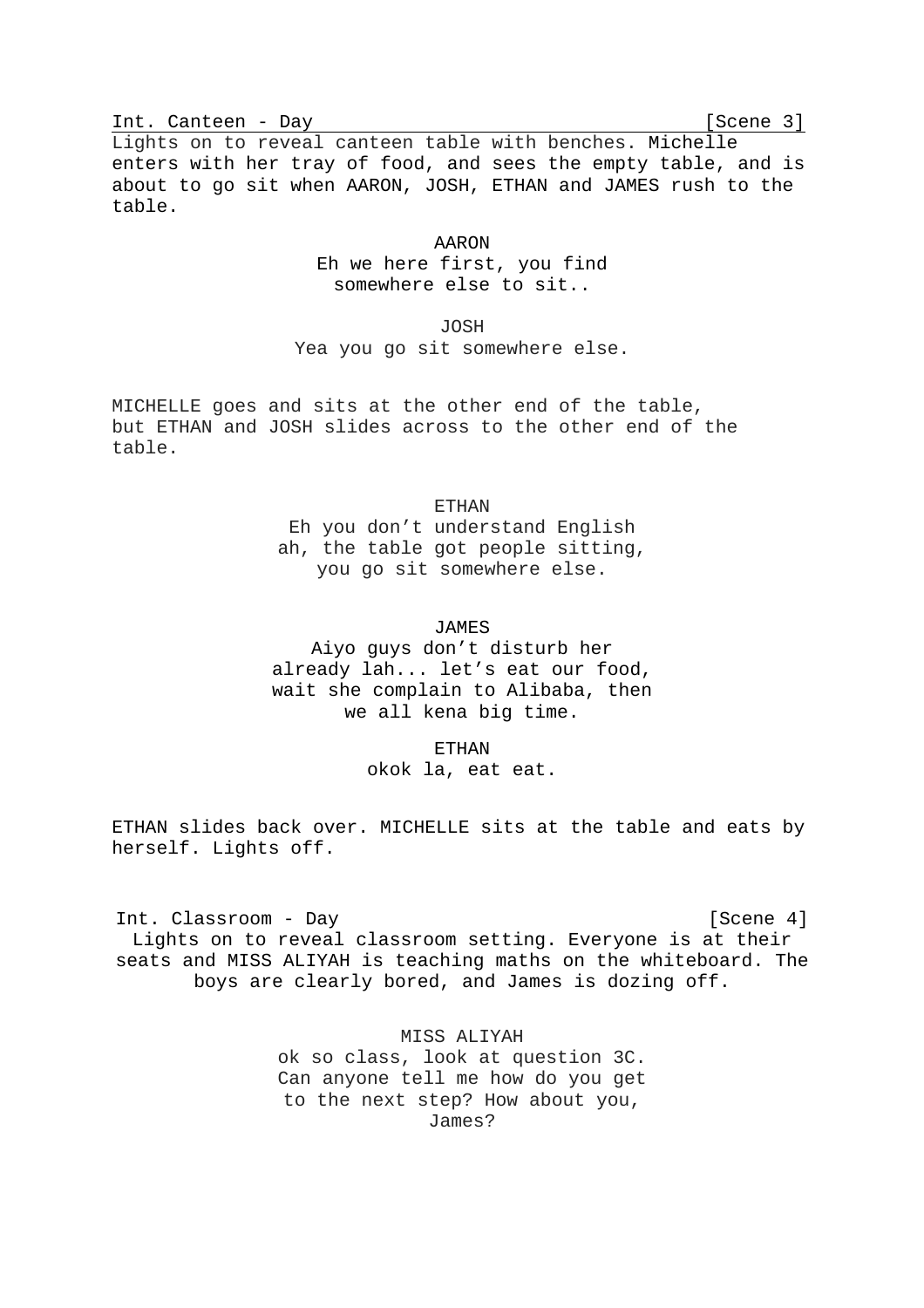James wakes up upon hearing his name, doesn't know the answer, and slowly, sheepishly stands up. He is scratching his head looking at the question on the board. Michelle secretly slides her worksheet to him. As he looks down, he sees the answer.

> JAMES The answer is umm  $a^2 + a + 2ab$ ?

MISS ALIYAH Very good. You sleeping also can solve. Do you need to wash your face?

> **JAMES** Ummm its ok Miss Aliyah.

James sits down and sheepishly writes something on MICHELLE's worksheet before passing back to her. MICHELLE sees it and smiles. The flower grows a little bit more. Lights off.

Int. MICHELLE's Room - Night [Scene 5] Lights on to reveal the MICHELLE sitting at her desk, writing on her diary. Voice over starts.

"Dear diary, people usually say that changes are always for the better. But, it's been a disaster for me in the new school. Worse still, my neighbours have changed, my friends has changed, my house also changed. It's so different for Melissa. The moment she came back from school it was non-stop talking about all the fun time she had, how the boys were so into her… sometimes it just makes me so jealous. She so pretty and funny, everywhere she goes people just fall in love with her. Me on the other hand, no one cares about. I guess life just isn't fair. Oh well. Here's me signing off."

MICHELLE goes to the flower and waters it a little. Lights off.

Int. FCE Room - Day [Scene 6] Lights on to reveal the FCE room. The students are seated down. Michelle is seated by herself. JAMES is also seated by himself. MR TAN comes into class.

> MR TAN Good morning class.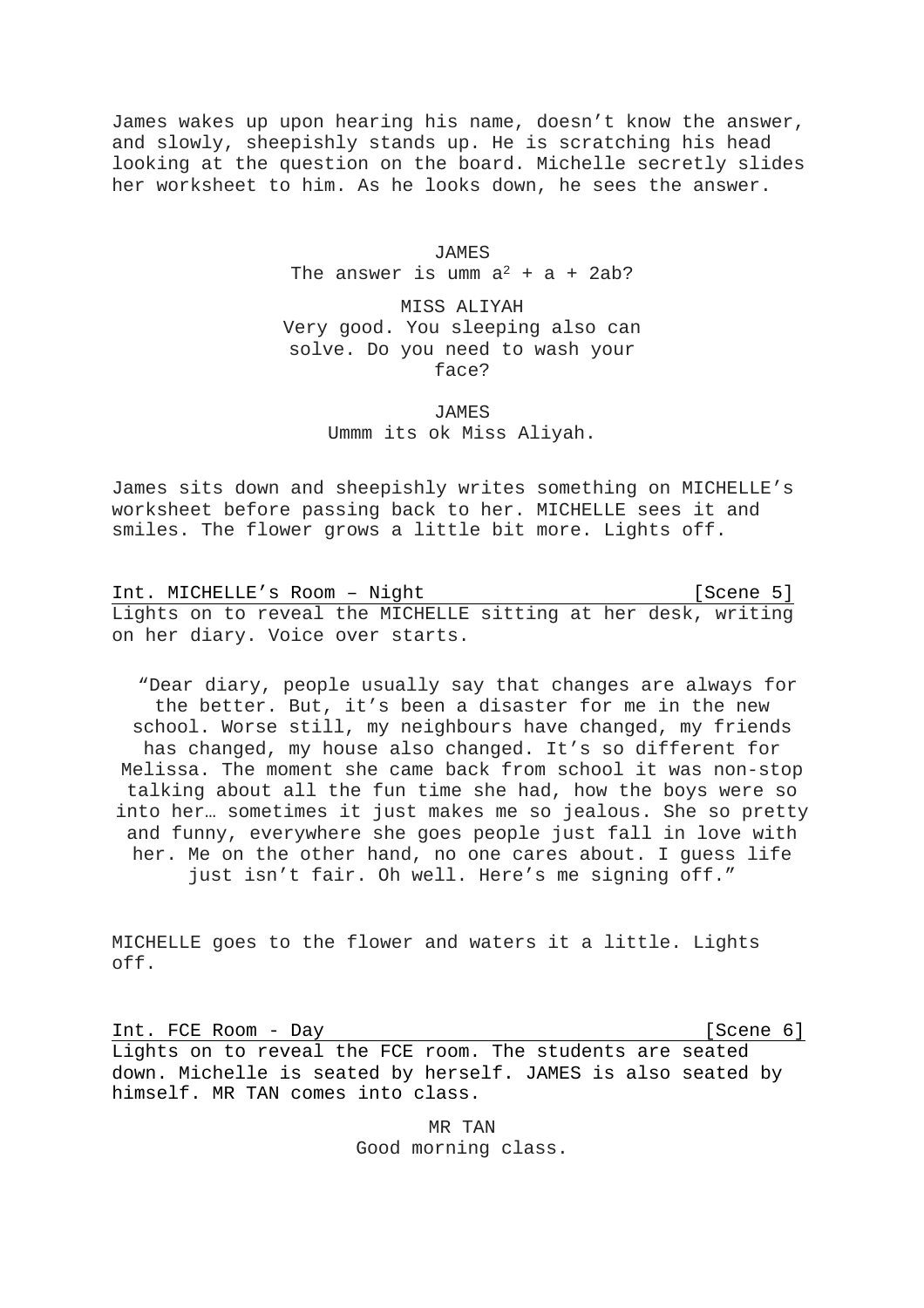CLASS

Good morning Mr Tan.

MR TAN

So today, we will be doing pair work. The one that is sitting beside you will be the partner you will be working with for today.

(class mumbling)

**JAMES** Cher Ethan never come school today

MR TAN Oh. Ok just nice, you can partner the new student.

AARON

Cher, three people la. James can partner me and Josh.

JAMES

Nevermind la I go join. (picks up table and moves to sit beside MICHELLE)

AARON

Wah help you also don't want. (playfully kick JAMES, JAMES playfully retaliates.)

MR TAN

Excuse me, can I carry on the lesson? Thank you James. Okay class now refer to your instruction sheet. Today you will be making cupcakes with your partner.

JOSH Wah lau, so girly. Girl do baking leh. Boys where got bake.

MR TAN You got see Gordon Ramsay bake?

> JOSH Errr…

MR TAN Gordon Ramsay man or woman?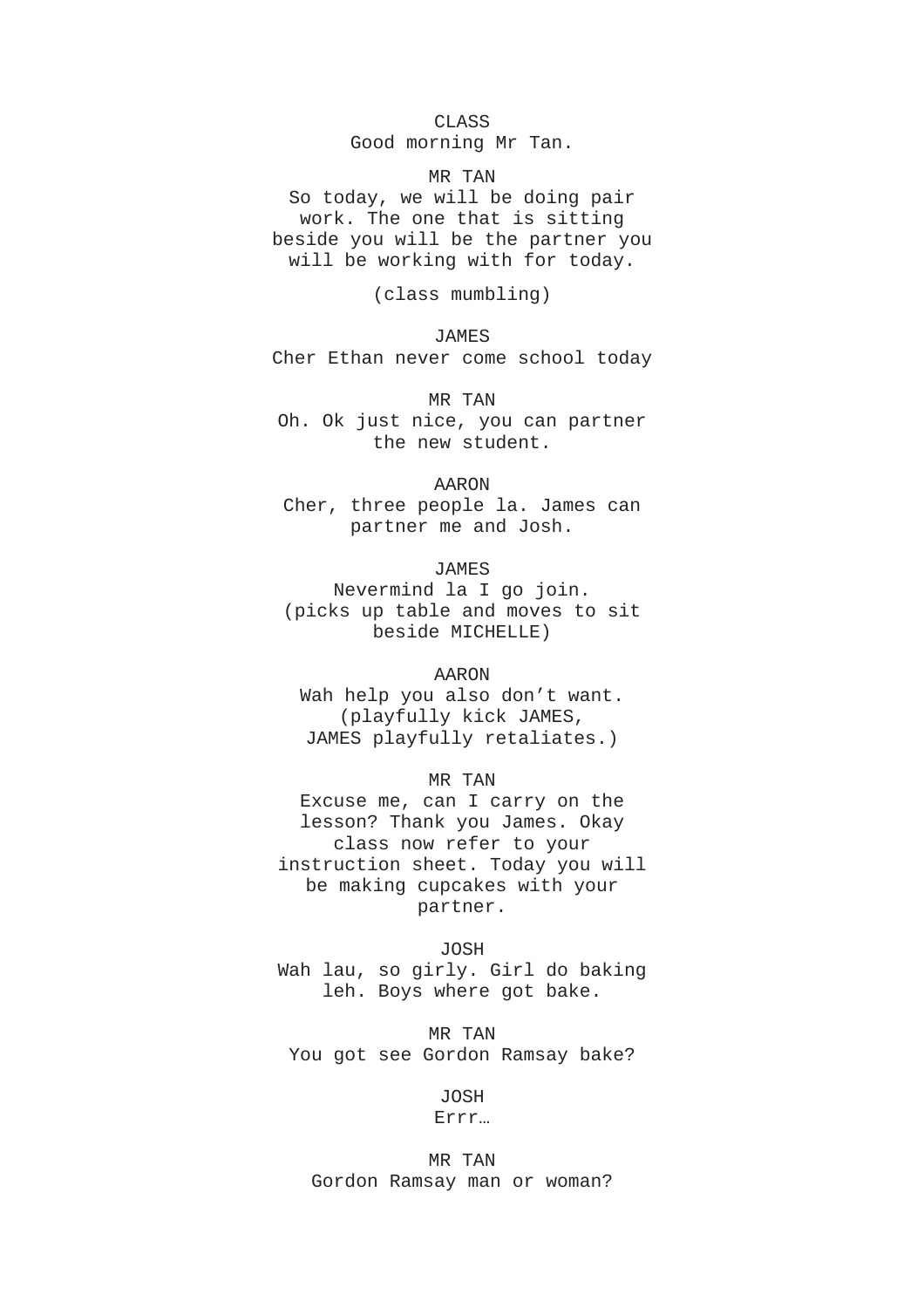(class laugh)

JOSH Diam la!

# MR TAN

Anyway, one of you will be guiding along with the instructions provided. And the other will bake (the students start to get each other to bake)

> JAMES (to MICHELLE) you want bake anot?

MICHELLE Ok. But I'm not sure so you gotta help me with the instructions.

JAMES

Okie. It says take 1 cup of flour and put in the pan. (MICHELLE takes one cup of floor, then accidentally sneezes the flour onto JAMES, causing his face to be covered in flour.)

> JAMES What the- Oei!

MICHELLE (Sheepishly) Oh sorry! (then laughs)

JAMES You dare laugh?!

James takes a spoonful of flour and throw it at Michelle's uniform.

> MICHELLE OEI! YOU IDIOT!

JAMES You deserved it!

Both start tossing flour at each other, laughing and having fun. Flower grows somemore. AARON spots them and nudges JOSH.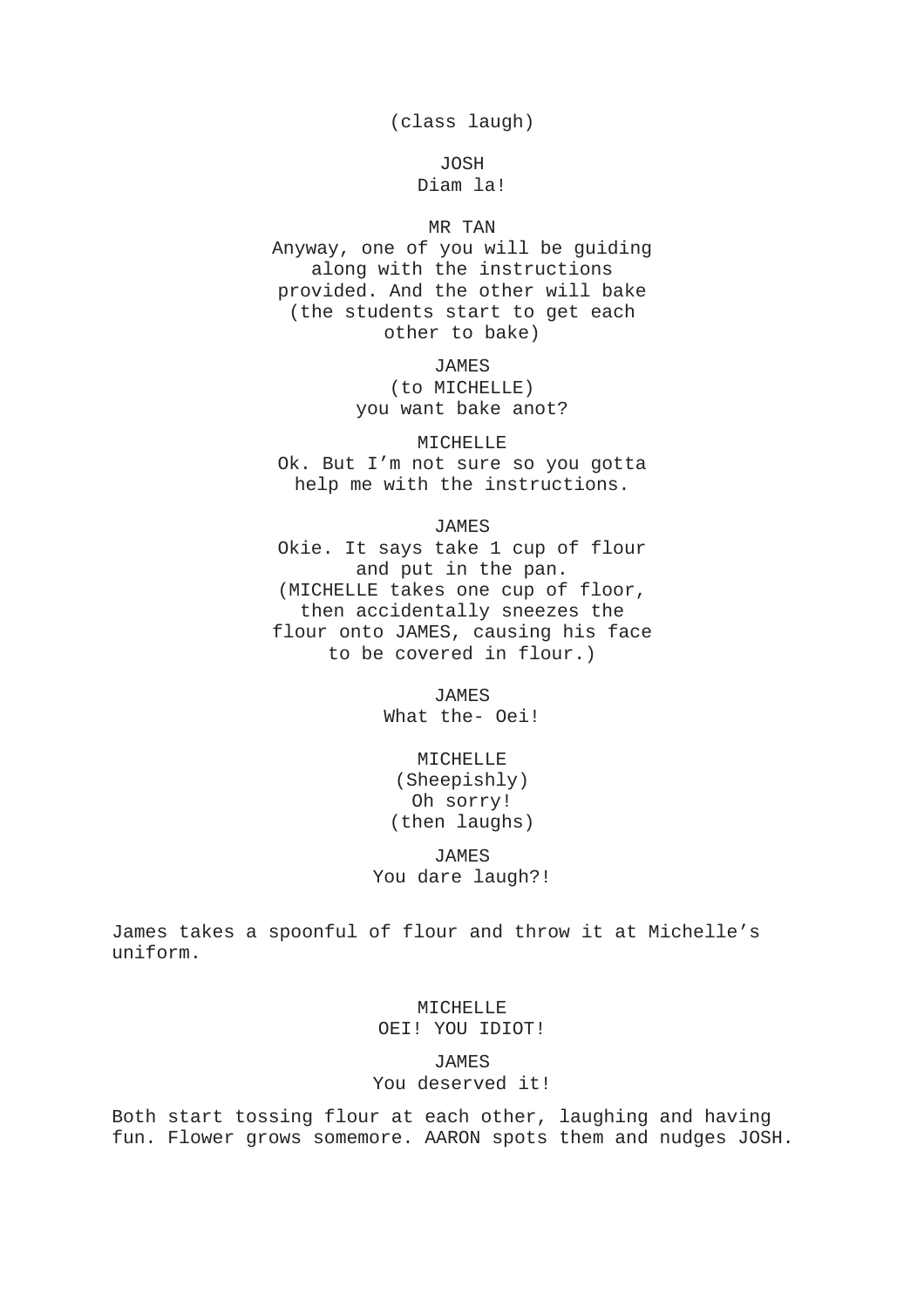# AARON

(shouts across the room) Wah, got new couple in class ah?! (everyone turns to see MICHELLE and JAMES. Both freeze.)

> CLASS Oooohhhhhhh

AARON Don't flirt in class leh, class for studying leh.

# **CLASS** (louder) oooohhhhhhh

MR TAN

What is going on! The both of you, go wash your face in the toilet!

JAMES is embarrassed and goes out angrily from the FCE room to go to the toilet, but before he leaves he kicks AARON. MICHELLE also goes to the toilet. Lights off.

Int. Classroom - Day [Scene 7] Lights on to reveal a CCD lesson taking place. MISS ALIYAH is conducting the class. AARON, JOSH, ETHAN, JAMES, MICHELLE and a few others are in class.

# MISS ALIYAH

Ok class, our topic of the day is about friendship… Now think about how you can make friendships stronger. In other words, what are the values that are important in maintaining a strong and healthy friendship? Discuss with your tablemates.

JAMES

Ok now talk lah

MICHELLE

Er… I don't have any strong friendship with anyone so far so…

# JAMES

Ok lets just talk about the values needed in a friendship… For me, every friendship, no matter whether it's between girls, or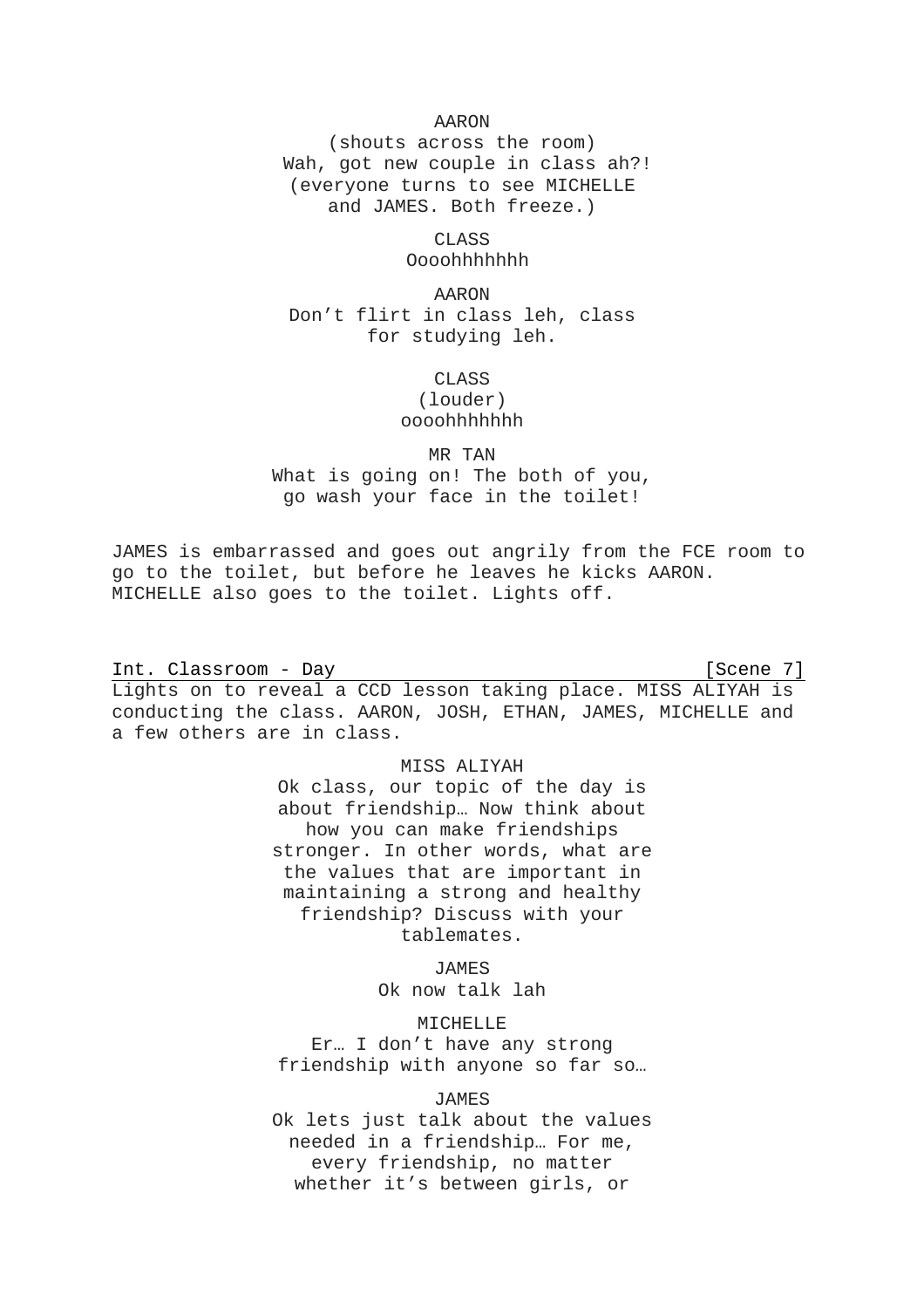boys, or boys and girls, mutual respect is always needed, and should always be given by all parties...

> MICHELLE Woah...

# JAMES What?

# MICHELLE Oh nothing nothing.

JAMES

Huh. What talking you. Say leh.

#### MICHELLE

I mean I never thought an ah beng like you could talk about deep stuff like values and friendship

JAMES

Oei! Firstly, I'm not an Ah Beng. And secondly… (gestures for her to come closer, then whispers)

…to be honest, I'm actually secretly very clever. (MICHELLE laughs)

MICHELLE Yea sureeeee. Do your siblings all think like that also.

# **JAMES**

Aiya. I only have one big brother and he's so much popular than me, also so much more clever. Sometimes I wish he would fail once in a while, so my parents would at least see that I also exist.

#### MICHELLE

OMG me also… my sister's so much smarter, prettier and popular .. not gonna lie, sometimes I'm kinda jealous on how my sister is so happy while my life is such a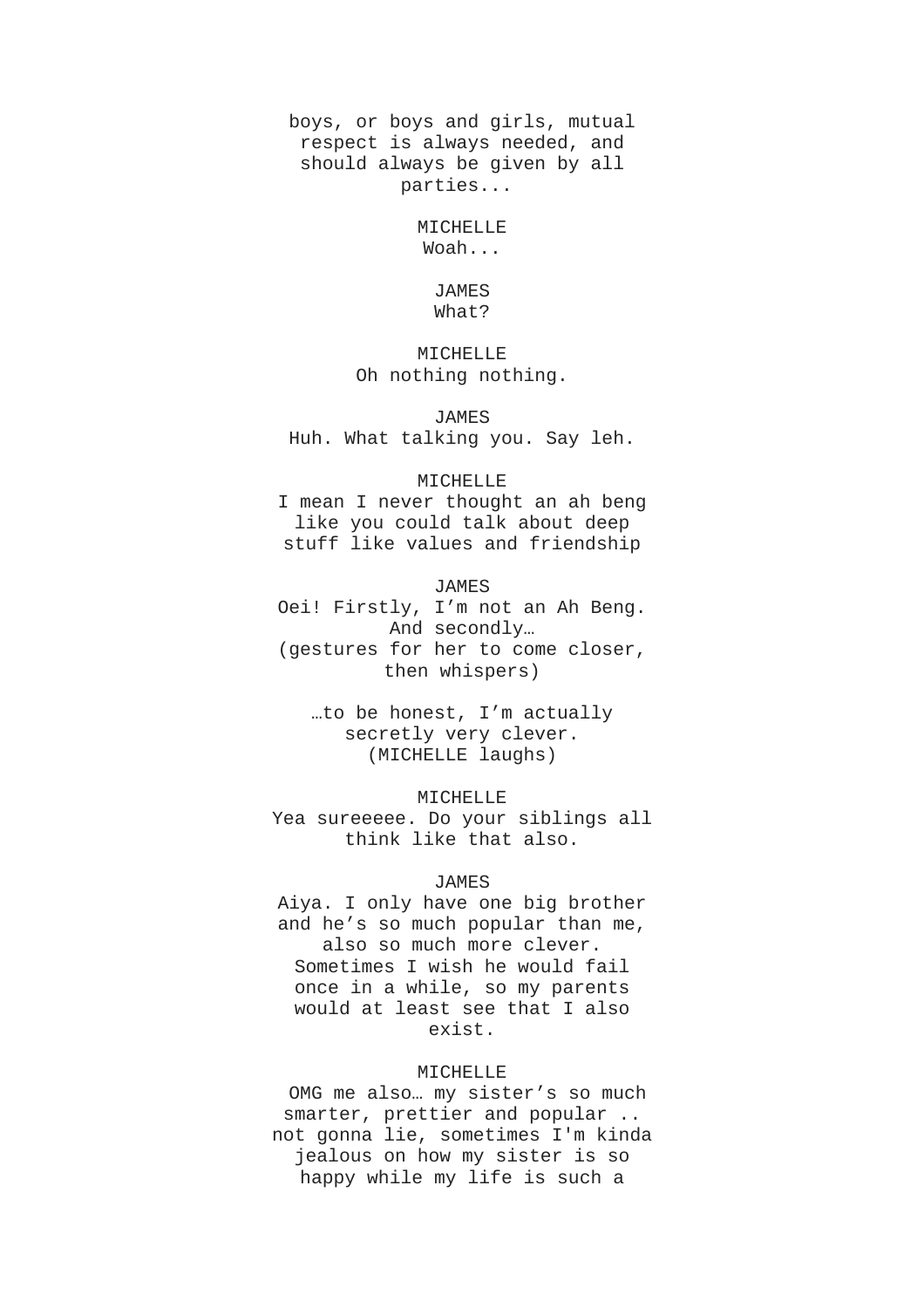# disaster…

# JAMES

Disaster meh? Aiya sorry la that time we disturb you. It was a joke… Actually when I first saw you I didn't feel like chipping in already, but you know with guys, if you don't do what the rest are doing, they're going to think you trying to be different, and they're gonna turn on you. Sometimes just gotta do what the rest wanna do.

### MICHELLE

Yea I understand… no worries. (smiles, flowers grow abit more)

# MISS ALIYAH Ok, time to share!

Lights off.

Int. Michelle's Bedroom - Night [Scene 8] Lights on to reveal MICHELLE sitting at her study table. As usual, she is writing in her diary. Voiceover starts.

"Dear Diary, I've realised that change may not be so bad after all. I've met this boy, James. I feel like we've got a real connection! When I first came to school he and his friends were disturbing me, but then I found out today he's also insecure in some ways, like how I feel about Melissa. He also wasn't trying to hurt me that day. He even said sorry… I was speechless! Am I, am I having a crush on him? No la, we're just friends only. Anyway yea, that's how my day went today, can't wait for tomorrow! Goodnight!"

MICHELLE puts her diary away, smiles and lights off.

Ext. Void Deck - Night [Scene 9] JOSH, ETHAN and AARON meet at the center of the stage from different locations.

> JOSH Oei guys, lai lai. Emergency meeting.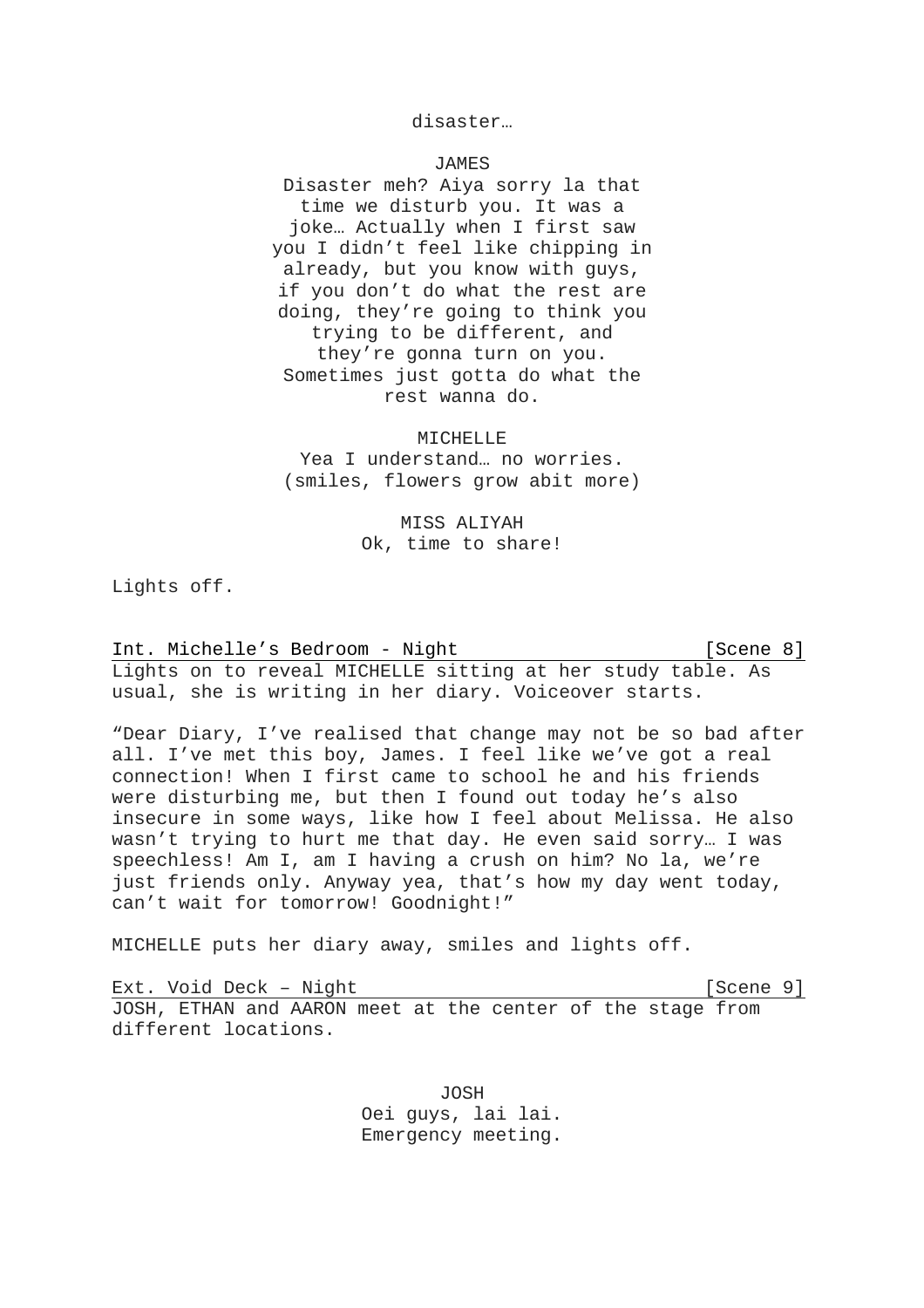#### ETHAN

What? I was DOTAing leh.

AARON

Yea, what you want? And where's James?

JOSH

Hey did you notice that JAMES has been behaving differently recently?

> ETHAN Huh, what you mean?

JOSH Like he now not so enthu to hang out with us?

### AARON

Hmmm… yea I remember a few days ago I ask him go home with me, then he say he got things to settle.

> JOSH Ouh- was it last Tuesday?

#### AARON

Er… yea I think, yea! Cause that day I remember hearing Chinese Orchestra making a lot of noise.

JOSH BROO. He was with that new girl!

> ETHAN What?!

AARON No… He wouldn't betray me like that.

#### JOSH

I swear bro. I saw him walking with her to the mrt.

AARON

That guy… something must be done.

ETHAN Eh I got a plan. Come here come here.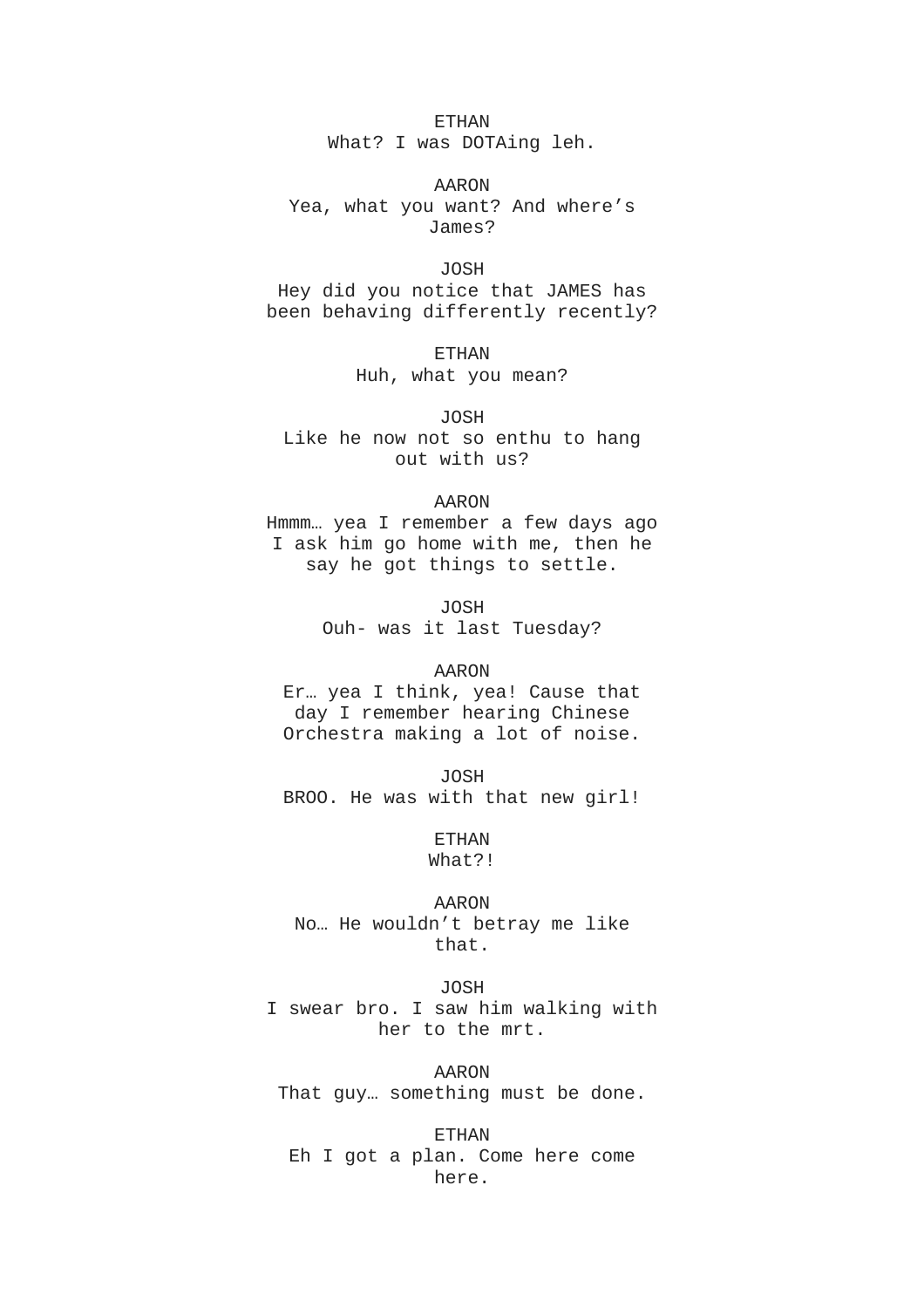They come closer and ETHAN whispers to them as the lights go off.

Int. Classroom - Day [Scene 10]

Lights on to reveal the classroom. No one is in the class. Suddenly, the four boys sneak into the class from the front door, constantly on the look-out for prefects.

> JOSH Ethan, you go guard the door. (gestures for the rest to come over) You know ah, I heard that Wilson's parents super. They stay landed property all.

> > ETHAN

Serious?

AARON

Yea, Plus I heard they always give Wilson a lot of money, I hear sometimes he even get 100 a week!

ETHAN Wah! No wonder he so fat! So much money to eat!

> **JAMES** Eh but…

> > ETHAN

(threateningly) What? Eh don't think we cannot see what's been happening ah.

> JAMES Oei What you talking?

> > AARON

Yea, think we never notice? Ever since that woman came to our class, you've been becoming very different.

JAMES Where got, don't anyhow say ok.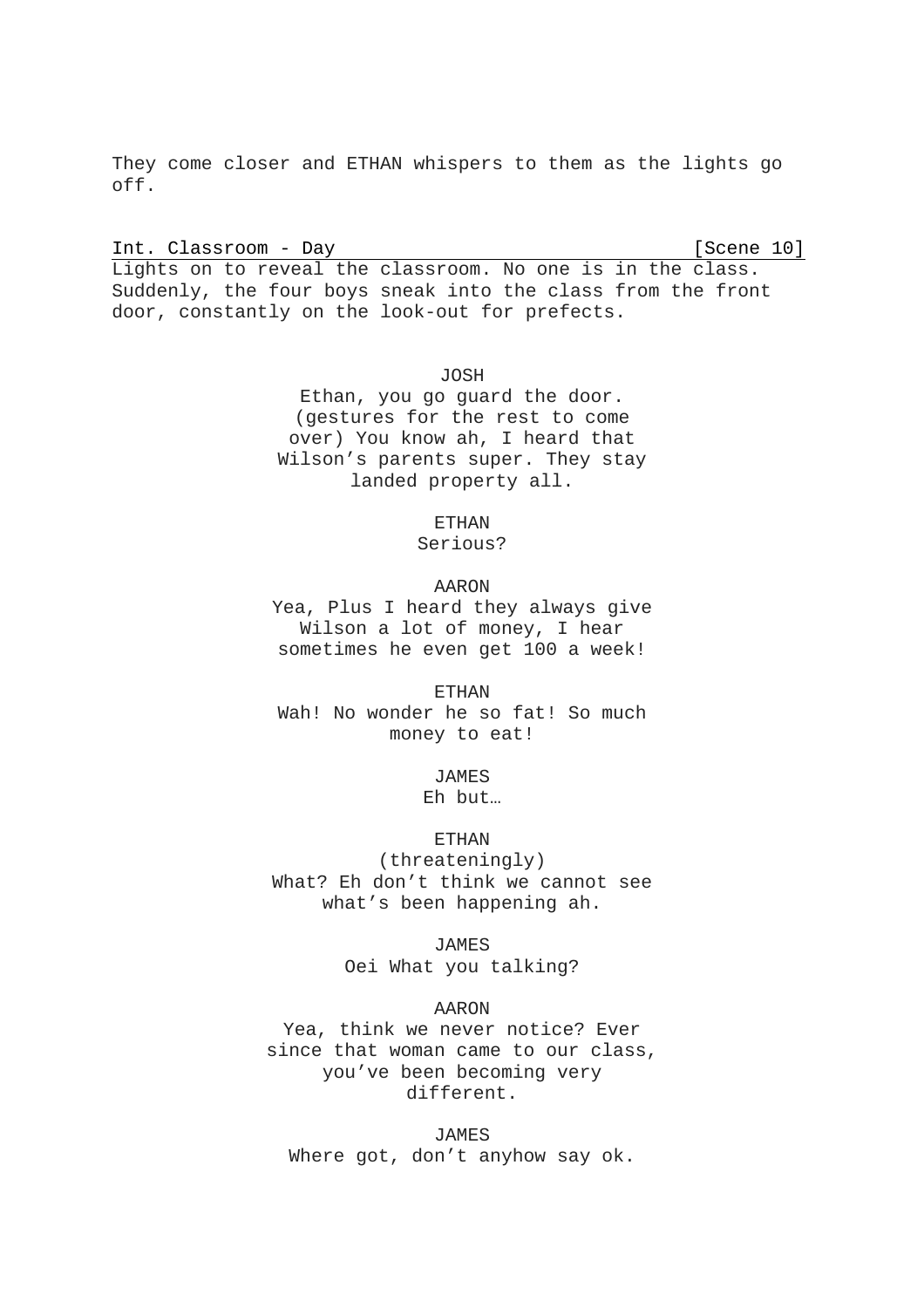#### JOSH

You listen. We are going to steal money from the fatty cause he has so much. You want to join us, join us. If not, you get lost. And don't find us again, your brothers since primary school.

JAMES

Who say I'm not part of the brothers. Let's do this.

JOSH

that's better. We are your family.

At this point, MICHELLE comes in, sees them then quickly hides and watches from hidden view. Lights off.

Int. Classroom - Day [Scene 11] Lights on to reveal all the students playing a fool. WILSON walks in with MISS ALIYAH and MR TAN. WILSON is crying while MISS ALIYAH and MR TAN have a very serious look on their faces. The class is automatically quiet.

# MISS ALIYAH

Ok class, Mr Tan has something to talk about. Sit up straight!

# MR TAN

Ok, so I got a report stating that one of the students' wallet in this class got stolen.

# MR TAN

We know it has to be someone from this class. And we are going to give you one chance. If you admit now, we will take into account that you owned up. If not, we are going to start investigating, and we will probably involve the police.

MICHELLE catches JAMES looking at AARON, ETHAN and JOSH furiously. The class starts whispering to each other. Suddenly, ETHAN stands up.

#### ETHAN

Mr Tan, yesterday, we witnessed someone from this class in class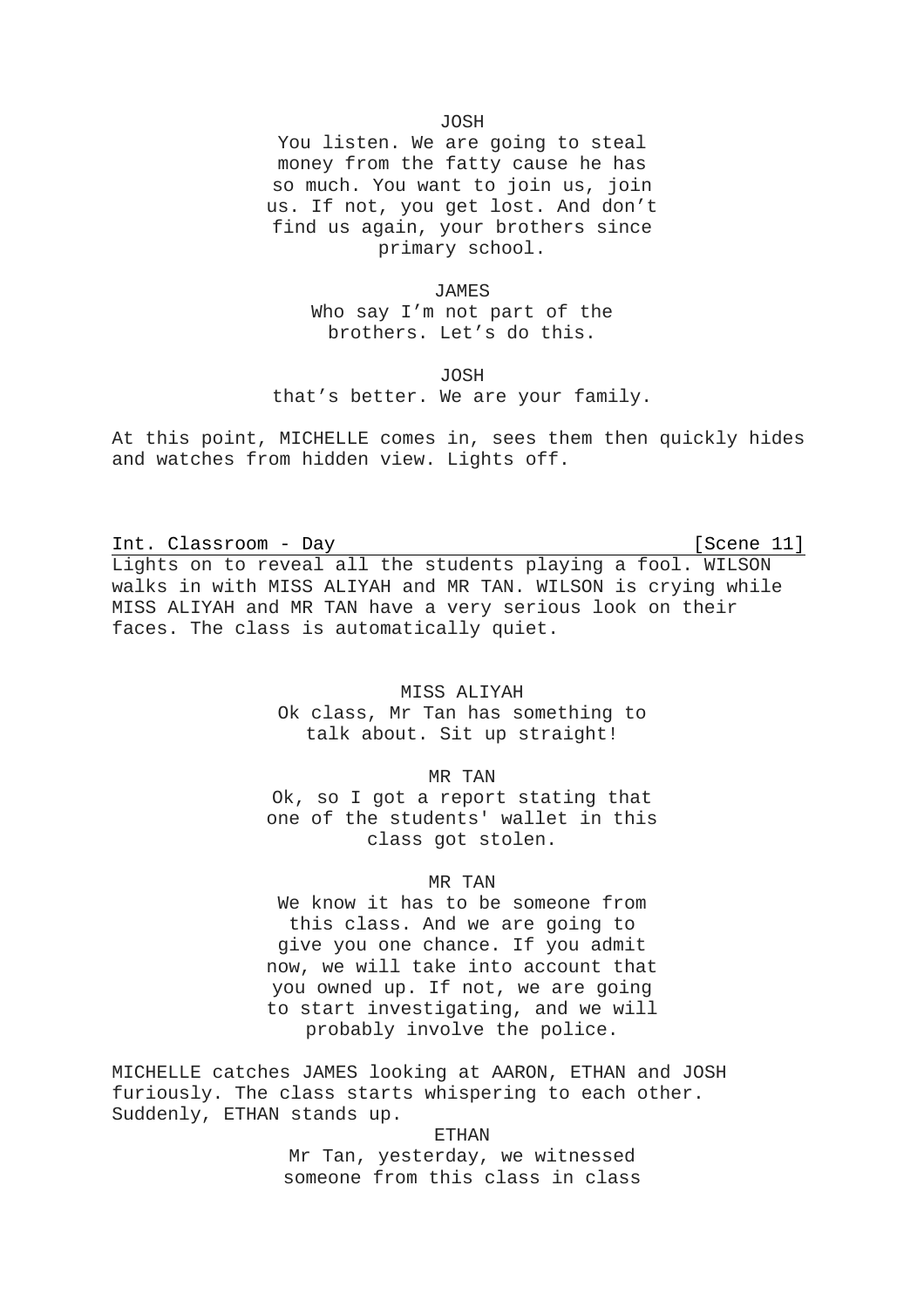during recess yesterday.

MR TAN Is that right? Who was it? Who were the witnesses? ETHAN I was with Aaron, Ethan and… James. But I shouldn't say.

> MR TAN It's ok. Just say.

> > ETHAN

It was… (points to MICHELLE) Michelle! (Whole class goes into an uproar)

> JAMES Eth- (JAMES shoots ETHAN a poisonous look)

MR TAN Quiet… QUIET! The rest of you, Aaron, Josh, James, is this true?

> AARON Yes Mr Tan.

JOSH Yes Mr tan.

JAMES (looks at MICHELLE, very conflicted) Y-y-yes, Mr Tan. (MICHELLE gasps, flower wilts)

MR TAN

Michelle, can you step outside for a while? We just want to find out more.

MR TAN, MISS ALIYAH and MICHELLE step out of the classroom while the rest of the class starts furiously discussing. JAMES looks very sad, and refuses to talk to the rest.

Int. Canteen – Day [Scene 12] Lights reveal the canteen table and bench. The four boys enter with their food. JAMES is not eating anything, and he's very angry.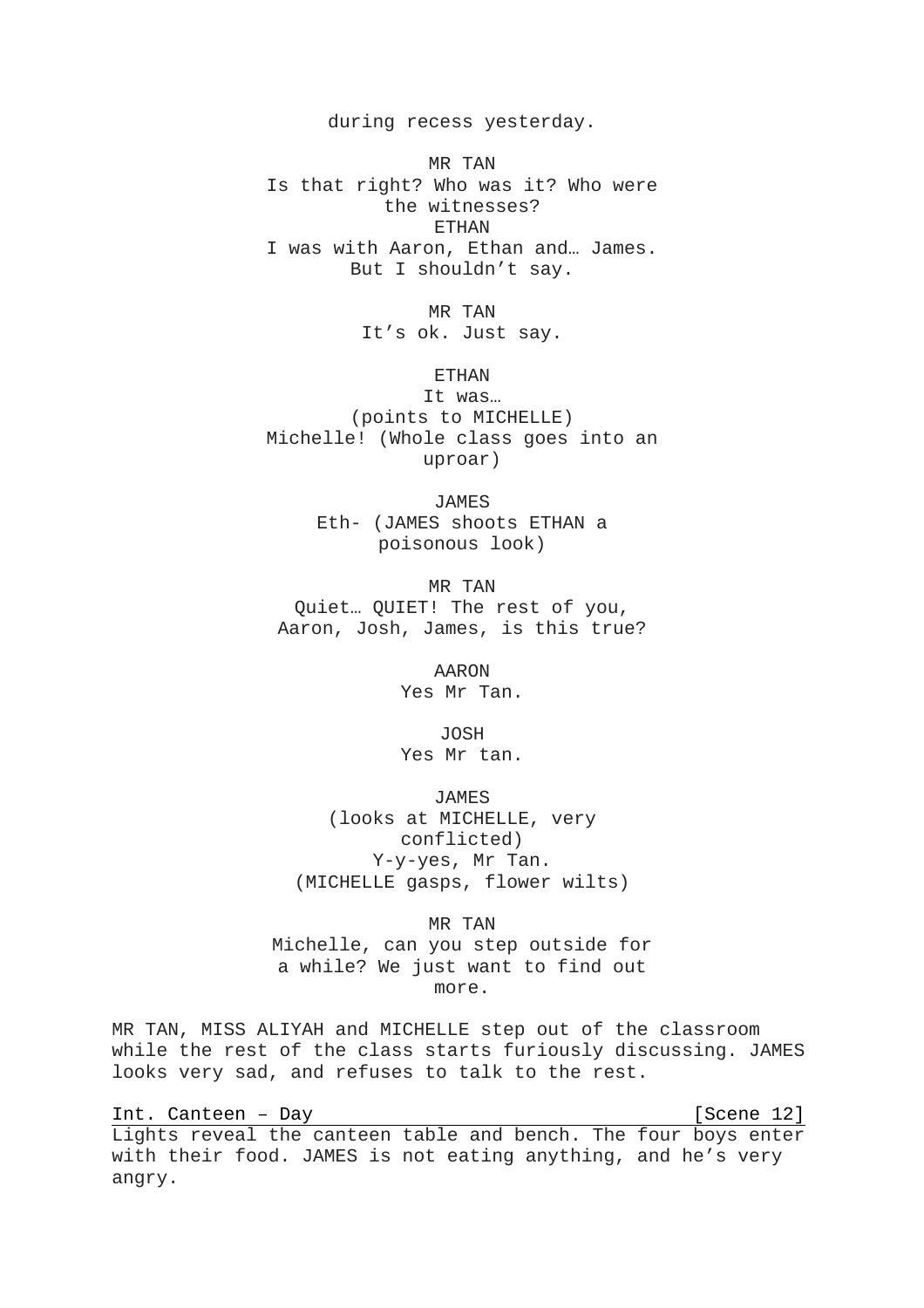# JOSH

(sarcastically) James, why never eat?

#### JAMES

Guys, why did you all sabo the new girl? What did she do-

### ETHAN

Then you want what, let them do investigation and let them slowly find out? If its not because of what I've said, we will all be number 1 target already.

# JAMES

But, the teachers won't be that stupid to believe an innocent girl stole someone's wallet!

> AARON Can you just relax-

# JAMES

(angrily) How to relax??! You expect me to sit down do nothing after stealing the wallet? I don't mind teasing but stealing is so a serious offense and she will be punished for no reason.

### AARON

Yea, so what? Also nothing to do with you! She your lover ah.

JAMES blows up and attacks AARON. ETHAN and JOSH holds JAMES back.

# JAMES

#### (furious)

What did she ever do to you?! She never even do anything to us… And look at us? We're accusing her and teasing her… Now what? Blaming her for something that she didn't do?

# AARON

(angrily) You've changed so much. Up to now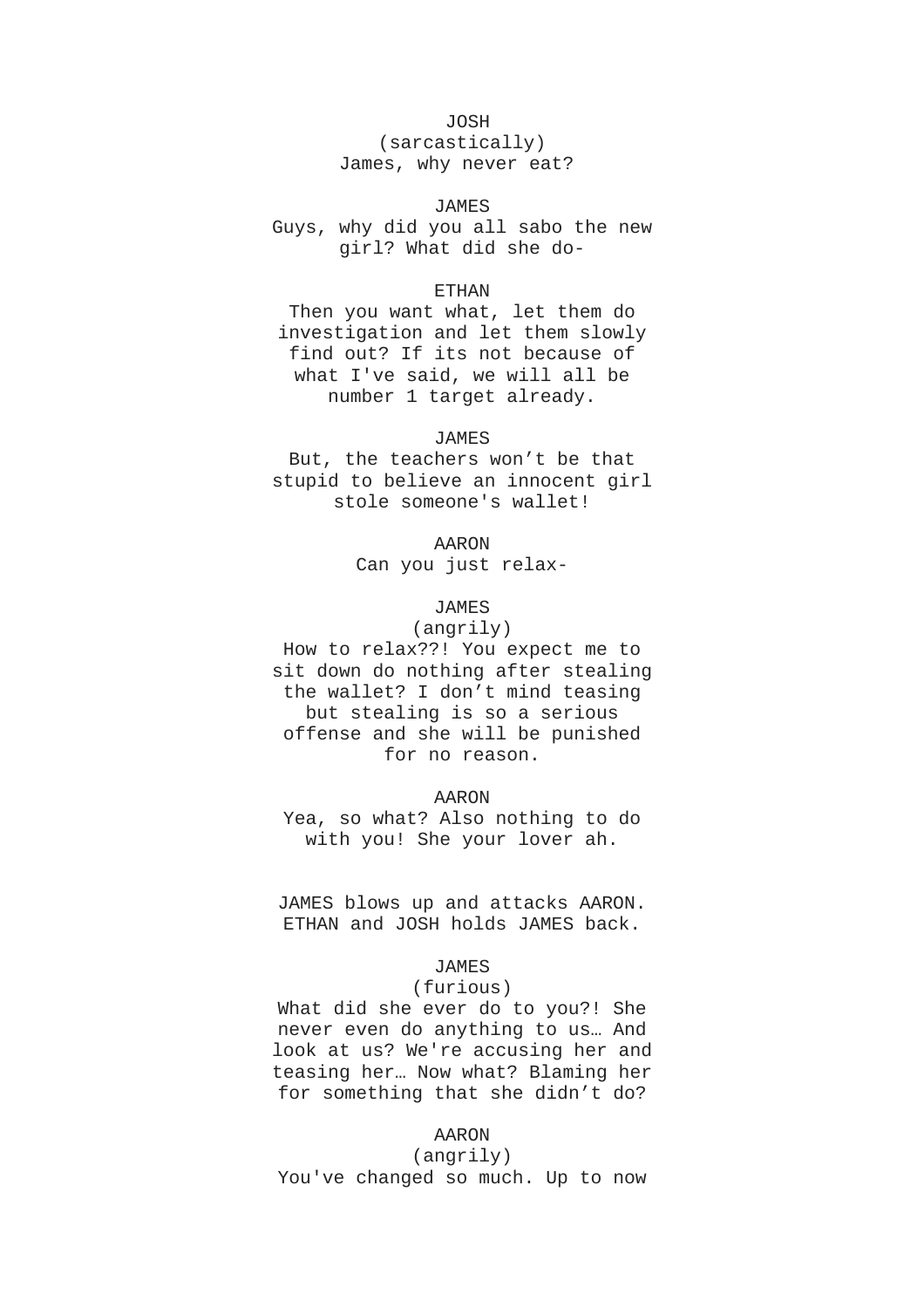you still don't want to tell us about you and her? Josh saw you walking home with Michelle last Tuesday. Remember last Tuesday? Remember what you told me? You told me you not free!

#### JAMES

So? So what? Can't you get the hint? Every time you guys keep bullying others, just to make you feel what, bigger? What're you trying to hide? Forget it, I'm going to tell MR TAN what we did.

#### ETHAN

You dare? You know that if you leave now you're never going to be part of our group again right? You sure about this?

#### AARON

Yea, you sure?

JAMES You guys… are disgusting.

James runs off the stage.

Int. General Office – Day [Scene 13] Lights on to reveal the General Office. JAMES is talking to MR TAN.

> MR TAN Yes James, what's the matter?

> JAMES I need to tell you something…

> > MR TAN Go on…

**JAMES** 

I'm the one who stole the money. It was Ethan, Josh, Aaron, and… me. Don't need to ask her anymore questions. It was us.

MR TAN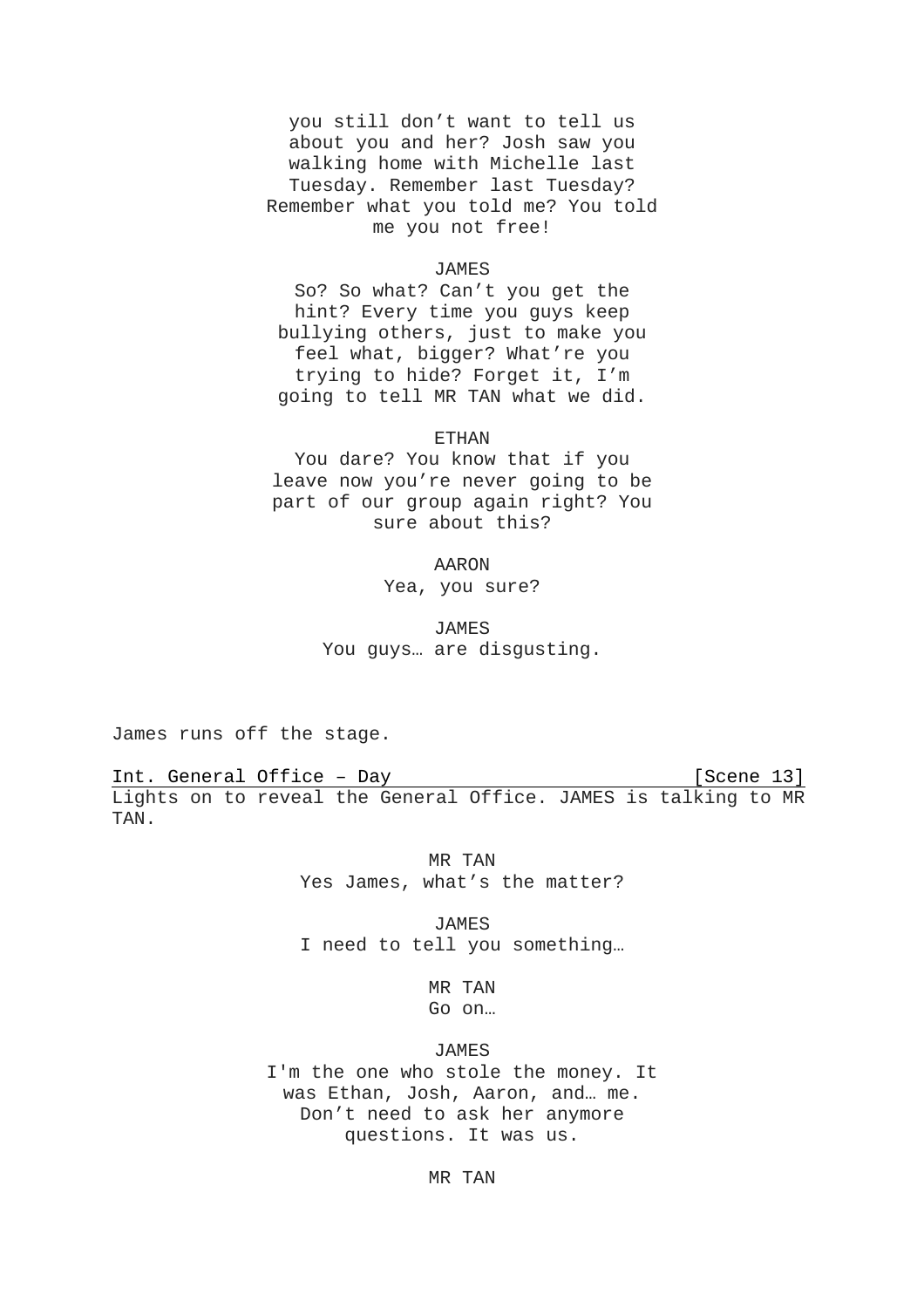# I'm confused… when I asked Michelle, she admitted to stealing the money.

#### JAMES

What? No, she's innocent! We're the ones who stole it! Aaron was saying how Wilson's parents very rich, and how taking his money would be ok.

# MR TAN

I see. On one hand, I'm happy that you decided to admit. On the other hand, this is a very serious offence. Why didn't you say anything in class earlier when we were doing the investigation?

JAMES I didn't have the courage to. But now I do.

#### MR TAN

Very good. You will have to face the consequences though. But first, I think you'll probably need to talk to someone else.

MR TAN goes back into his office. MICHELLE comes out, looks at JAMES disappointedly. JAMES and MICHELLE look at each other. Lights off.

Int. Outside School - Day [Scene 14] Lights on to reveal MICHELLE walking home. JAMES enters, looks for her and catches up with her. MICHELLE sees him and walks faster.

> MICHELLE Just leave me alone.

> > JAMES Hey I'm sorry.

# MICHELLE pauses.

### JAMES

I wanna say that I'm truly sorry for what just happened i really did not meant it… I should have stood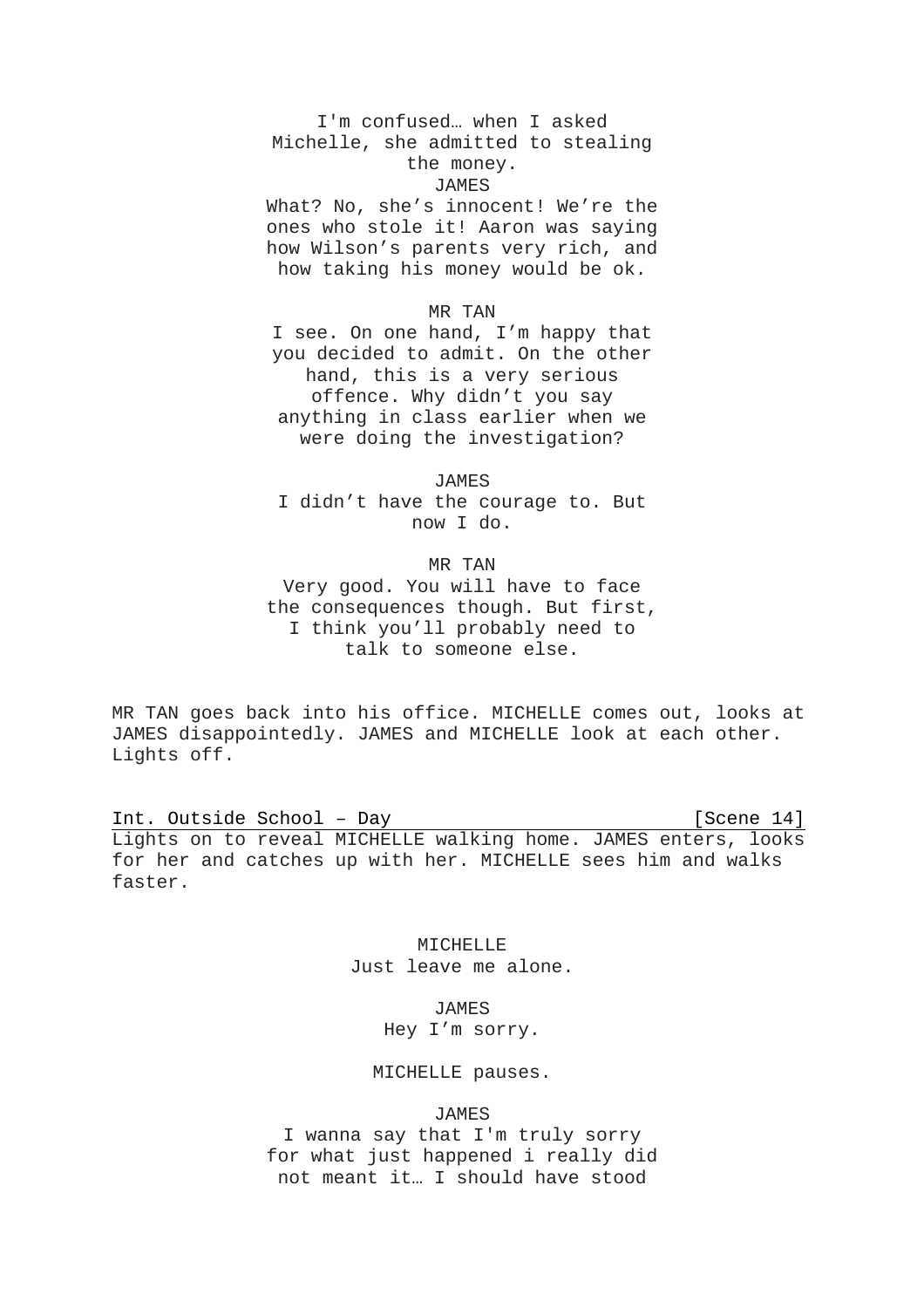up in class and defended you.

### MICHELLE

You know, I actually witnessed u guys stealing the money…

#### JAMES

omg serious? U saw me and the rest in the classroom, and you didn't pao tou us?

#### MICHELLE

Yea. I didn't know what to do, so I just kept quiet.

# JAMES

I'm so sorry. Why did you say you did it even though you knew who did it?

#### MICHELLE

I don't know. I guess I just didn't want to cause trouble to other people. Look I think I'm just gonna go.

### JAMES

I'm really sorry… I felt so guilty right after what happened in class… I should have said something! I just didn't have the courage…

#### MICHELLE

Its ok… I'm just grateful you decided to admit it. Thank you for making the right decision.

# JAMES

You know what? I also made the right decision with the rest of the boys. I guess Aaron and the rest will probably never look at me the same way again, but u know what, its fine… I've had enough of them. Besides, I've made a new friend!

#### MICHELLE

(laughs) What? Who's your friend? I'm not